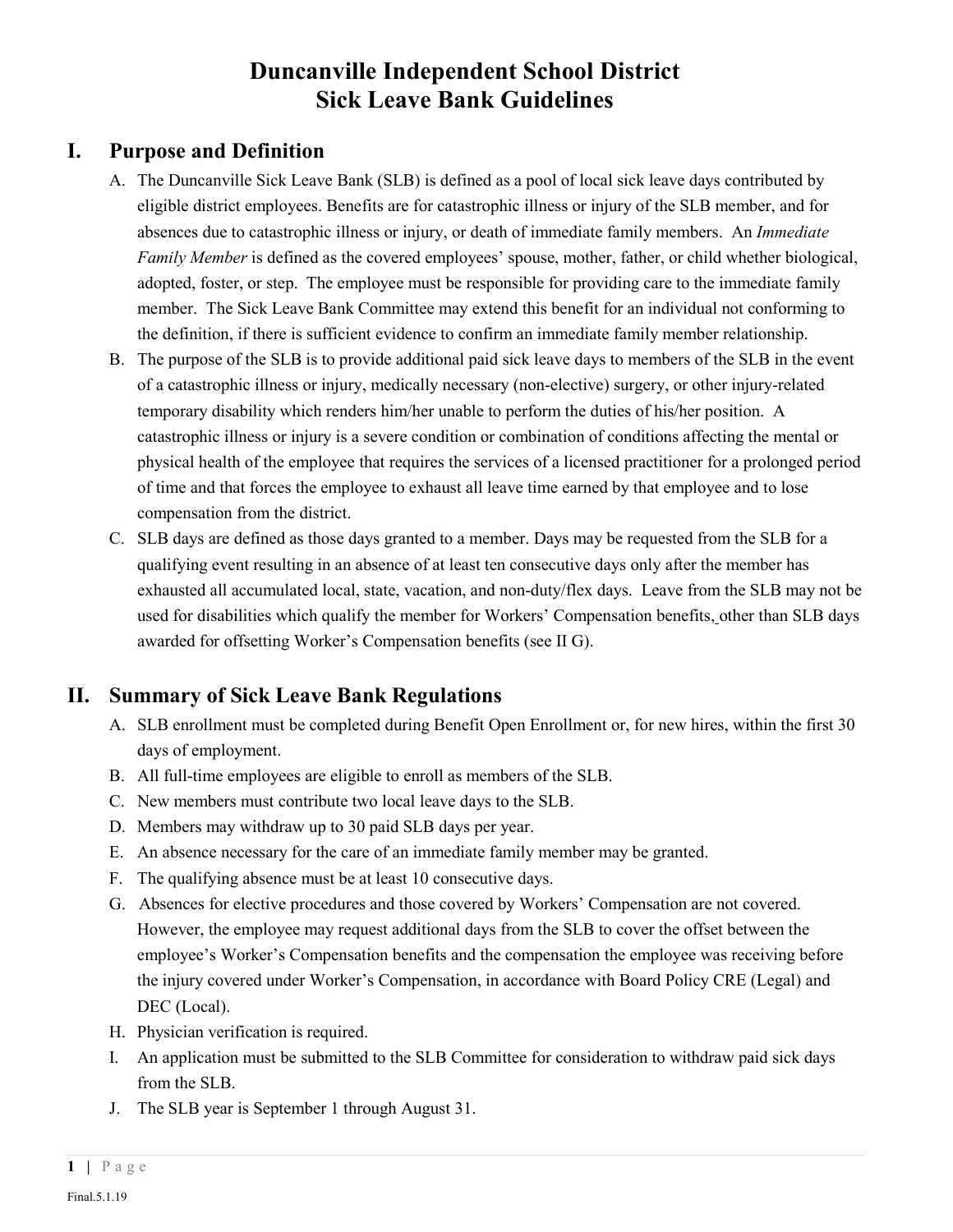## **III. Membership**

### **A. Eligibility**

- 1. All full-time employees, in accordance with Board Policy DEC (Local), of the Duncanville Independent School District who contribute two local leave days shall be eligible to participate.
- 2. Application for membership must be made during the benefits open enrollment period in the spring, or for eligible new hires within the first 30 days of employment. Applications are available online as part of the Benefit Enrollment process.

### **B. Procedure for Joining**

- 1. Any employee who is eligible to join the SLB may do so by contributing two of his/her local leave days.
- 2. The enrollment period shall coincide with spring Benefit Open Enrollment dates.
- 3. All employees who join the SLB within the enrollment period are eligible for membership beginning the first day the SLB Year begins.
- 4. Employees desiring to join the SLB shall complete the online membership authorization form during the online Benefit Enrollment process. Forms can be found within the SLB Participation section of online enrollment.
- 5. All employees will be subject to pre-existing conditions for the first six months of SLB membership.
- 6. New employees may join the SLB within the first thirty days of employment.

## **IV. Regulations Concerning Contribution of Days**

- A. To become a member of the SLB, an employee must contribute two of his/her local leave days.
- B. The local leave day(s) will be automatically subtracted from the member's total local leave days and reflected in the Skyward Business Access system as soon as administratively possible.
- C. The day(s) contributed become(s) the property of the Duncanville ISD SLB. All contributions will remain in force and cannot be returned even upon cancellation of membership, termination, or resignation of the employee.
- D. Unused SLB days carry over to the next SLB year.
- E. 1. If a member uses any days from the SLB during a SLB year, the employee will be required to maintain membership and contribute additional days the following year to the SLB as follows:

| No additional days required;  |
|-------------------------------|
| One additional day required;  |
| Two additional days required. |
|                               |

2. In the event a member is awarded days from the SLB and is required to contribute additional days the following year as listed in Sec. E (1) AND the SLB Three Times Rule requires a day to be subtracted from all continuing members' sick leave balances, the member awarded days will have no more than two days subtracted due to Section E (1) and Three Times Rule requirements.

F. **Three Times Rule**: If the SLB balance is greater than three times the number of returning members, a local day will not be subtracted from those who are continuing their membership unless Section E (1) applies. This benefit will only apply to individuals who have completed the enrollment application, who were members during the previous SLB Year, and who did not receive SLB days during the previous SLB Year. This procedure is referred to as the Three Times Rule and is calculated as follows: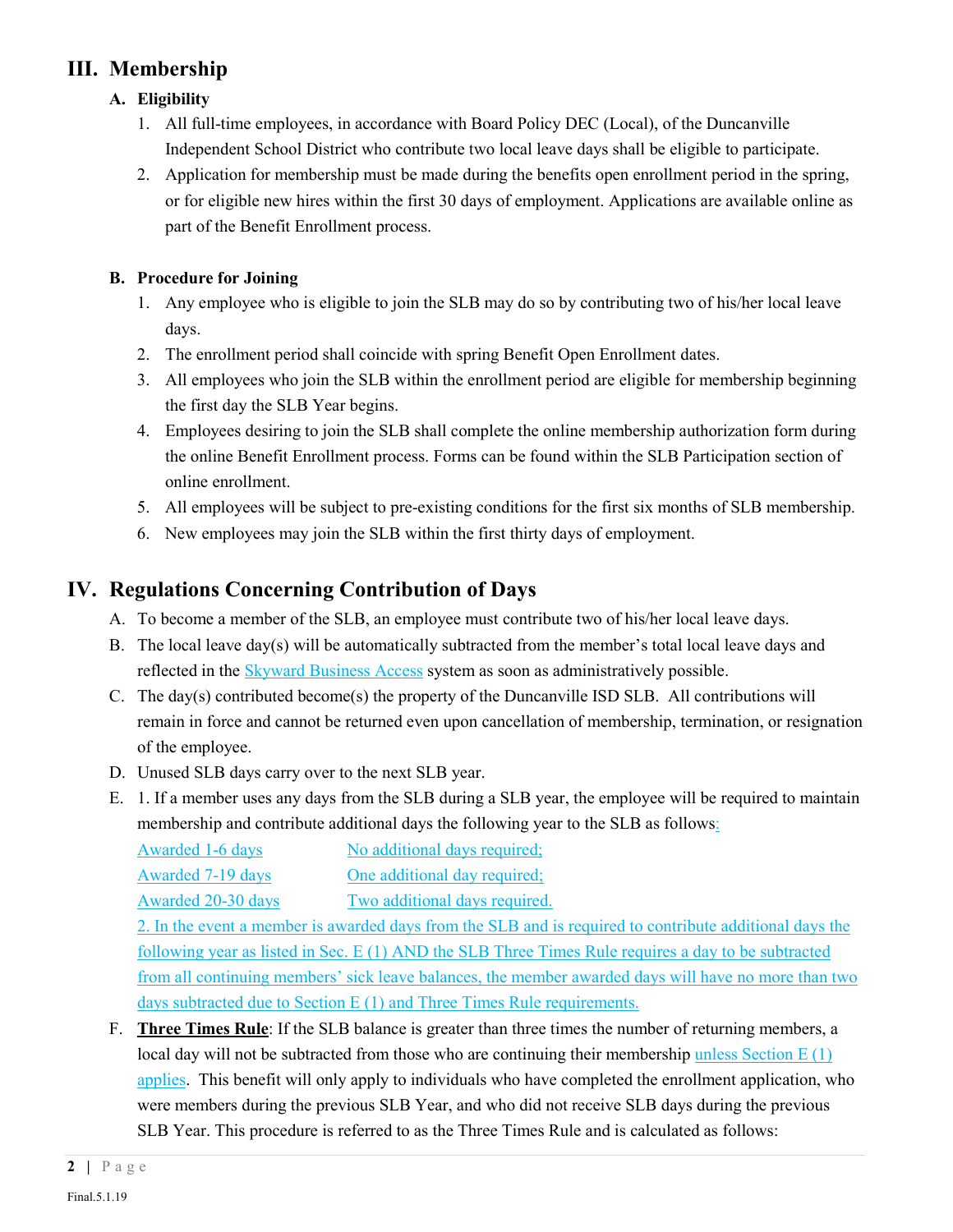- **+** SLB Balance on July 1
- **-** Any benefits not deducted on applications made by June 30
- **+** Number of days from members who received benefits during the last SLB Year and must contribute
- **+** First time SLB members of new SLB Year **=** Number used to determine activation of Three Times Rule

## **V. Regulations Concerning Granting Sick Leave Days – Withdrawals**

- A. To request the use of SLB days, members must follow the procedures for applying for SLB days beginning on page five of this document.
- B. The SLB Governing Committee will approve or disapprove all requests for SLB days. See Regulations on page six of this document.
- C. Sick leave days from the SLB are available only in the event of catastrophic illness or injury, medically necessary (non-elective) surgery, or other injury-related temporary disability which renders him/her unable to perform the duties of his/her position.
- D. Pre-existing conditions known by the employee on or before the date of joining the SLB will not be covered under provision of the SLB except as noted below. A pre-existing condition is any condition known or suspected, for which an individual receives medical care or takes prescription medication during the six month period preceding the enrollment.
- E. Routine pregnancy is not covered by the SLB. Complications arising from childbirth may be considered by the Committee on an individual basis.
- F. Sick leave days from the SLB will be granted only after the member has exhausted all accumulated local, state, vacation, and non-duty/flex days.
- G. SLB days shall be granted only for absences from working days and will not be granted for holidays, vacation days, non-contract days, or other such days for which the member is not paid. No benefit days will be granted unless an actual absence from normal duty occurs.
- H. Benefit days are retroactive to the first day of eligible absence, once all criteria are met.
- I. The maximum number of SLB days that may be granted to an employee during the SLB year will be 30 days.
- J. If a member who has received less than 30 days from the SLB returns to work and then is ill again with the same or different illness, he/she may reapply to the SLB for additional days, not to exceed a total of 30 for the year. Each separate illness considered must meet the initial criteria of just cause.
- K. Sick leave days from the SLB may not be granted for a period of disability when monies are paid to the employee under the Workers' Compensation Act, except for days requested to cover the offsetting allowed by Board Policy CRE (Local) and DEC (Local). If circumstances should arise in which monies are received from both SLB and Worker's Compensation, other than SLB days awarded for offsetting Worker's Compensation benefits (see II G), then monies received from the SLB must be reimbursed to the district as outlined in the Employee Handbook.
- L. The SLB may provide a member with benefits for catastrophic illness or injury. A member may apply after ten consecutive days of absence for reasons of personal illness or injury. A member may apply in advance for planned absences such as surgery or hospitalization that cannot be safely and reasonably postponed to extended school breaks if it is anticipated that the absence will exceed ten days.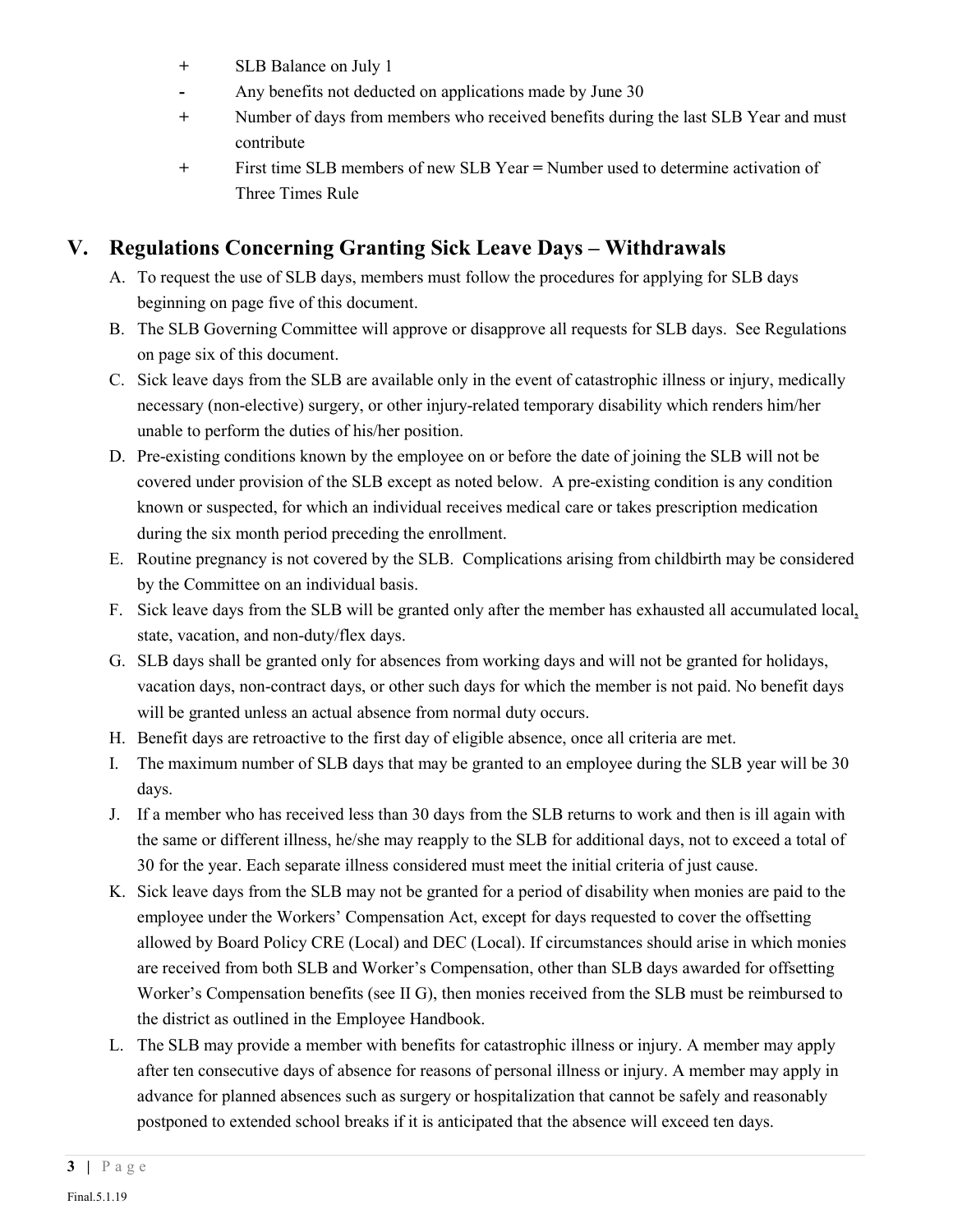- M. The ten consecutive days of absence provision is modified to include school holidays for employees who elect to postpone their critical medical treatment/care to a school holiday but who are unable to safely and reasonably postpone the critical medical treatment/care to the summer months. The days during the holiday period that an employee would have been absent had the employee not postponed their medical treatment/care will count toward satisfying the ten day absent rule. Pre-approval from the SLB Governing Committee is required.
- N. The ten day consecutive absence requirement may be waived for employees who have a minimum of ten absences due to a serious long term illness/injury but whose absences are not consecutive.
- O. In the event a member is unable to complete the application process to request SLB days, a representative may make application for him/her.
- P. Reimbursement will be made only in the member's regular payroll check for approved benefit days that are actually used.
- Q. If the member dies before all approved SLB benefits (days) are used, the unused days revert to the SLB. There are no survivor benefits under any circumstances.
- R. Days will only be granted to current members. Days may not be contributed from or by the SLB for use by non-members under any circumstances.
- S. All unused sick leave days in the SLB at the end of the SLB year shall be carried over to the next SLB Year.
- T. A contributor will lose the right to utilize the benefits of the SLB only by:
	- 1. Termination of employment from Duncanville ISD for any reason
	- 2. Resignation from Duncanville ISD.
	- 3. Cancellation of participation by the member in writing at any time.
	- 4. Being on approved leave of absence (non-medical, administrative leave, or disciplinary absences).

## **VI. Procedure for Applying for Sick Leave Bank Days**

- A. SLB members who wish to apply for sick leave days from the SLB must complete the Duncanville ISD *Application for Sick Leave Bank Benefit* Forms and submit all forms to the Duncanville ISD Director of Human Resources. If the member is too ill to complete the application, his/her building or area administrator, friend, or family member may begin the process on his/her behalf.
- B. The deadline for submitting SLB application forms to the Director of Human Resources is thirty working days after return to duty. Application forms are not considered complete until all the information requested on the form has been submitted to the Director of Human Resources.
- C. If a member anticipates a delay in the return of the application from the physician's office, the member may send a duplicate application with an explanatory note to the Director of Human Resources. This will extend the deadline until the written statement is received; however, no action may be taken by the SLB Governing Committee until the statement is available. Lack of supporting documents or physician information may cause a delay in the realization of any benefits by the member.
- D. The SLB Governing Board may elect to waive the physician's statement if it is decided that there is sufficient information to determine the eligibility of the claim without that statement. This will not occur unless the information provided to the SLB Governing Committee by the member, his/her administrator, or a family member clearly indicates that the seriousness of the member's situation or condition warrants such a waiver.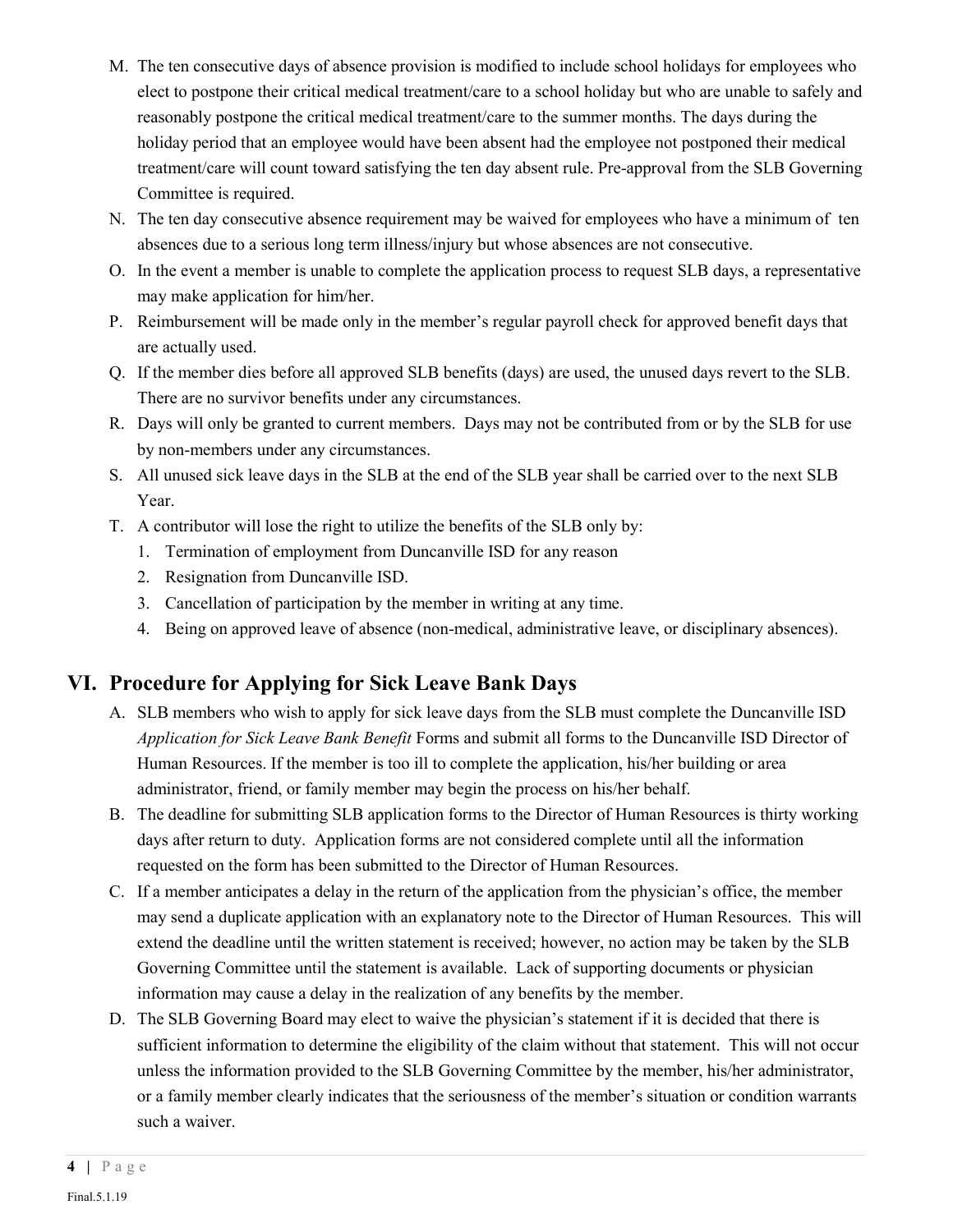- E. Each illness or injury must be applied for separately, and each must meet the criteria for approval of benefits on its own merits. This may not apply; however, in certain circumstances such as recurring absences due to the same illness.
- F. The SLB Governing Committee will make the final determination of the eligibility of the member's request for days from the SLB. If all criteria are met, the SLB Governing Committee will approve a maximum number of days (not to exceed 30 days) that the member may withdraw from the SLB. In no circumstances may the member withdraw days that exceed his or her actual absence for the period covered by the approved application.
- G. The SLB Governing Committee will meet on the 1st Wednesday of each month, except for July, to assure that any decision will be made prior to the cutoff date for payroll determination. If the cutoff date is missed on an individual applicant, the Payroll Office will make corrections on the next payroll check as supplemental pay. Payroll cutoff dates for any position may be verified by checking with the Payroll Department or campus/department administrators. The Payroll Office will not issue special checks.
- H. No one individual is authorized to make SLB or application decisions. Only the SLB Governing Committee may make such decisions.
- I. Applicants who wish to discuss their particular situation may contact:
	- 1. Director of Human Resources for questions regarding SLB Governing Committee meetings and member responsibilities
	- 2. Payroll Office for questions on pay and leave balances

**Please note**: Any employee may access leave balance information through Skyward Business Access. Inquiries regarding the SLB and/or application process may also be submitted through the Business Services/HR Online Help Desk.

### **VII. Regulations for Benefits**

- A. The maximum number of days granted to any SLB member during any one SLB Year is thirty (30). The maximum lifetime benefit shall be ninety (90) days. The Governing Committee reserves the right to approve, disapprove, or modify the days requested.
- B. A member who has not used the maximum yearly or lifetime benefit may apply for days for any absence that meets all regulations governing the withdrawal of days from the SLB.
- C. If a member does not utilize all approved benefit days, the number of unused days are restored to the member's annual balance and unused days are returned to the SLB.
- D. Employees who are on leave of absence at the beginning of the SLB Year will not be paid for any days awarded from the SLB until the employee has returned to work for a minimum of 18 days. The employee may apply for and be awarded SLB days for the absences at the beginning of the SLB Year but the employee will not be paid for these days until they have returned to work for a minimum of 18 work days.
- E. All decisions regarding the SLB may be appealed in accordance with DGBA(LOCAL).

## **VIII.Sick Leave Bank Governing Committee**

The governing body for the Duncanville ISD SLB shall be the SLB Governing Committee. Membership on the SLB Governing Committee is restricted to employees who have been members of the SLB for at least two years at the time of their appointment, and who agree to fulfill the obligations of a committee member.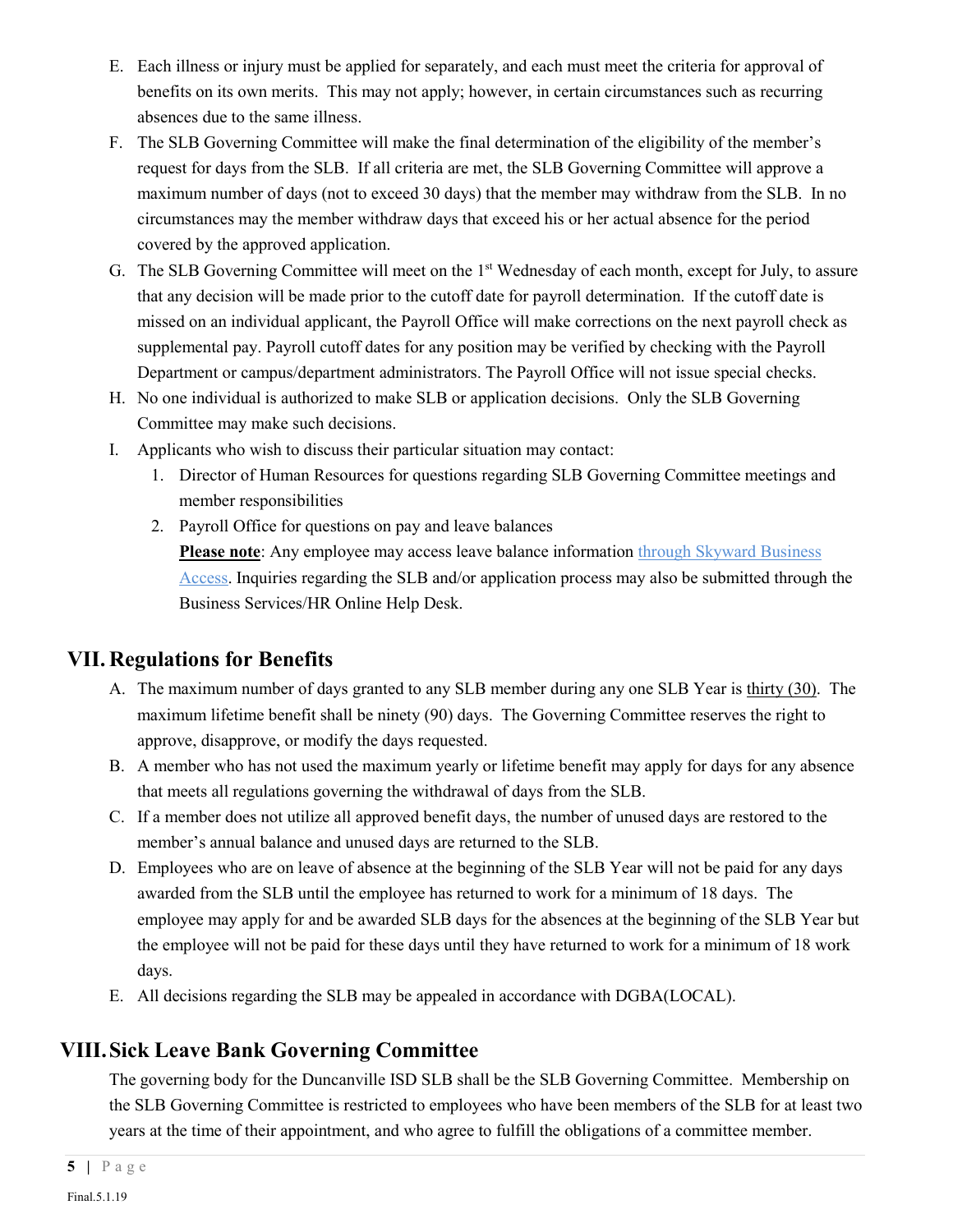Appointment to the SLB Governing Committee is conducted through an election process, and the term of each elected position is two years.

#### **A. Committee Composition**

The SLB Governing Committee shall be composed of representatives who are current members of the SLB and have been employed by Duncanville ISD for at least three years, from the following areas:

- Place 1: Administrator
- Place 2: Support Personnel
- Place 3: Support Personnel
- Place 4: Instructional Staff
- Place 5: Instructional Staff
- **Four Permanent Advisors:** 
	- Coordinator of Health Services
	- Director of Human Resources
	- Chief Financial Officer
	- Payroll Representative

#### **B. Committee Election Process, Vacancies and Terms**

- 1. Members of the SLB Governing Committee will be appointed through an annual election process that will be conducted in the spring. Committee Member service will coincide with the SLB Year, September 1 through August 31.
- 2. Places 1, 3, and 5 will be subject to elections in school years ending in an even year, and Places 2 and 4 will be subject to elections in school years ending in an odd year.
- 3. Announcement of an upcoming SLB Governing Committee election will be made approximately four weeks before the planned election date, and committee member registration forms will be made available to current SLB members. Interested members must file as candidates using the committee member registration form. They must indicate on the form their category (administrator, instructional staff, or support personnel) and identify the Place they seek.
- 4. Ballots with instructions and the voting closure date/time will be distributed to current SLB members, and an announcement identifying the successful candidates will be made within one week of the election.
- 5. The SLB Governing Board has full authority to fill any vacancies that occur during a SLB Year, whether the vacancy occurs by resignation or by failure of the SLB Governing Committee member to attend three consecutive meetings. Appointed representatives serve through the end of the term of the SLB Governing Committee member replaced.
- 6. **Establishing the SLB Governing Committee:** The first elected SLB Governing Committee will meet in the fall of 2011. All Places will be filled at that time. No election will be held in 2012. The next election will be held in 2013 for Places 2 and 4. Founding committee members serving in Places 1, 3, and 5 will serve a three-year term.
- 7. SLB Governing Committee members serve (at minimum) two year terms. If re-elected, members may serve consecutive terms. There are no terms limits. A SLB Governing Committee member may be removed from the Committee for failure to attend three consecutive meetings. A representative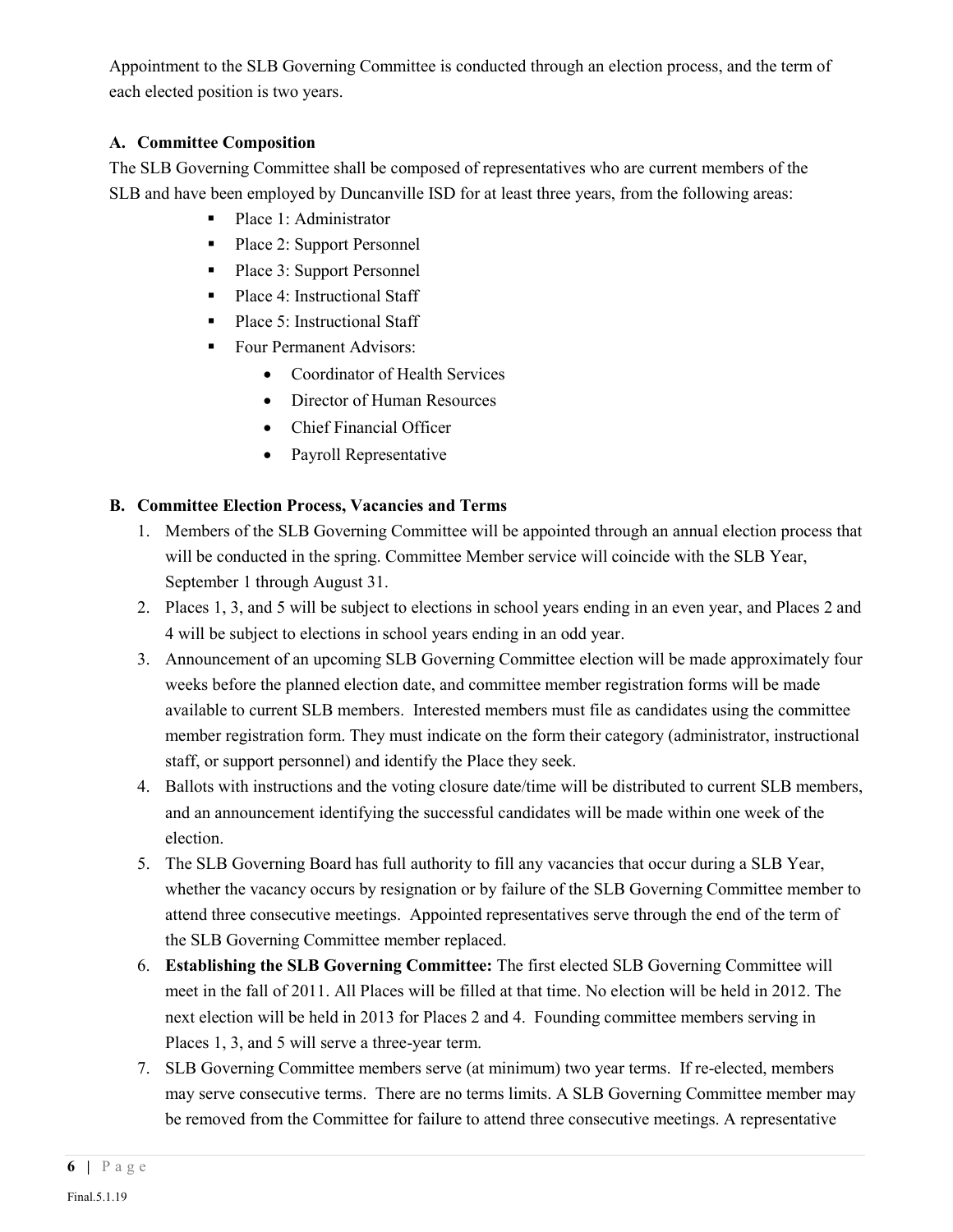may not serve on the SLB Governing Committee after ending employment with the District for any reason.

#### **C. Compensation for SLB Governing Committee Members**

SLB Governing Committee members and Advisors must enroll in the SLB each year they serve. However, no day will be subtracted from their local leave during each year of service. Failure to attend three consecutive meetings disqualifies the SLB Governing Committee member or Advisor from retaining membership on the SLB Governing Committee and the SLB for the remainder of the SLB year. If the former board member wishes to maintain membership in the SLB he/she may do so by donating the sick leave days that would have been deducted during SLB enrollment at the beginning of the year.

#### **D. Committee Meetings**

- 1.Meeting times and locations are determined by Committee members at the beginning of each new SLB Year, in accordance with the procedure found at paragraph VI (G), and posted on the staff section of the district website. Some flexibility is necessary due to schedules or members and the filing of applications.
- 2.A simple majority of the total number of voting Committee members shall be sufficient to conduct official business. Tie votes shall be broken by the permanent advisors in attendance who will cast a collective single vote.
- 3.The SLB Governing Committee may choose to handle summer applications by mail and/or telephone. For privacy reasons and to protect the confidentiality of applicants, the Committee may not conduct business through the use of email. The Committee will decide prior to the summer break the procedures it will follow to insure that summer employees can receive SLB benefits without undue delay.

#### **E. Committee Member Duties and Responsibilities**

- 1. The SLB Governing Committee shall select a Chairperson, Vice-Chairperson, and Secretary at the SLB meeting held in August of each year. The term of office will be for one year with the term expiring July 31 of each year.
- 2. The SLB Governing Committee shall review all applications for benefits and determine the maximum number of days to be approved, if any. Approval of the application and the number of days shall be by a simple majority of voting members casting a vote.
- 3. The SLB Governing Committee shall specify the reasons if an application is rejected or not approved.
- 4. The SLB Governing Committee shall protect the confidentiality of its members and documents by having all but the originals destroyed after final decisions are made. Original documents will be maintained in the Human Resources Office.
- 5. SLB Governing Committee members may not vote on an application of any member of his/her family whether the relationship is by blood or marriage.
- 6. The SLB Governing Committee shall be responsible for oversight of the actions and attendance of SLB Governing Committee members, and may remove any member when it is deemed in the best interest of the SLB and its members. This action does not deprive the representative of his/her